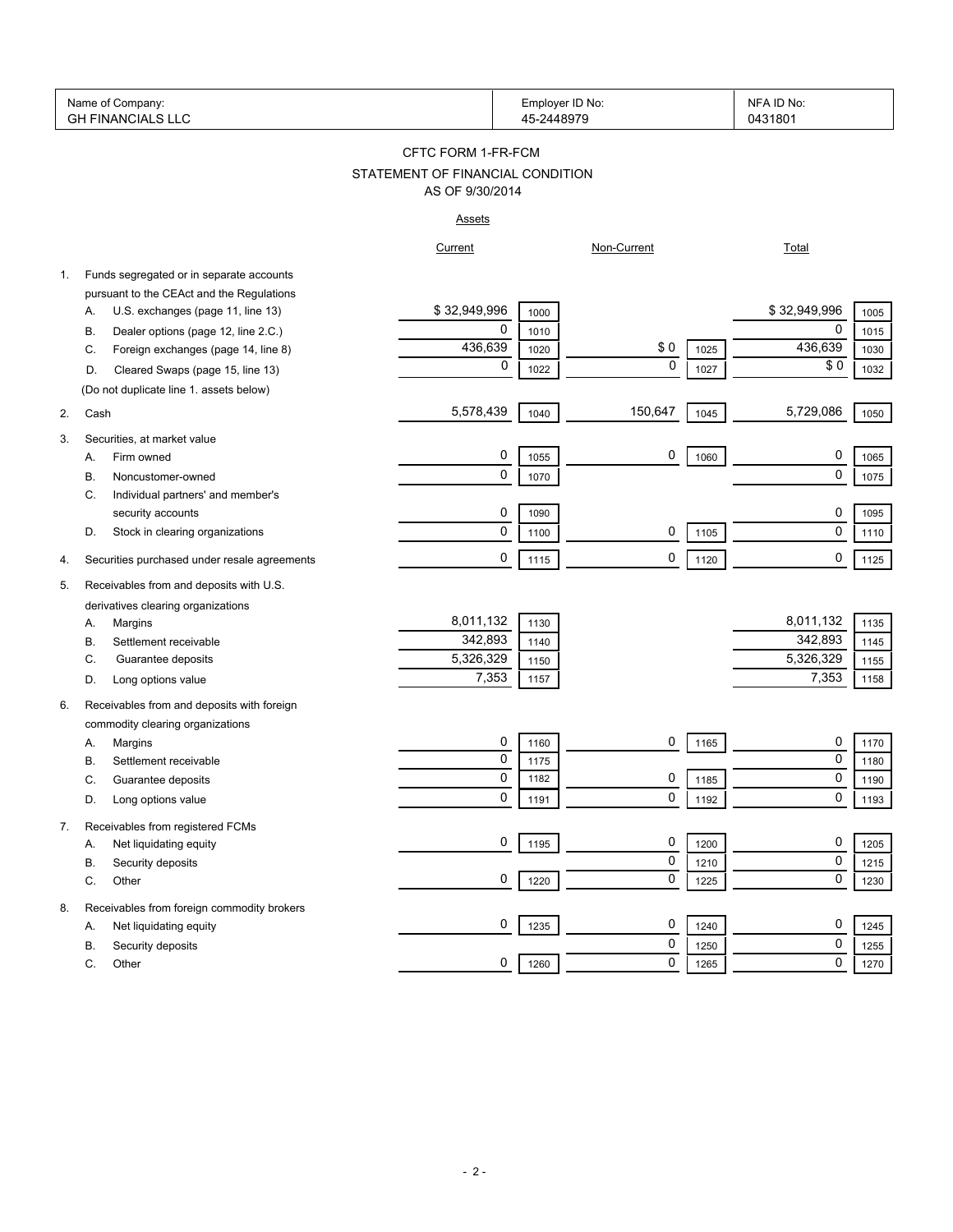| 9.  | Receivables from traders on U.S.                                         |              |      |             |      |              |      |
|-----|--------------------------------------------------------------------------|--------------|------|-------------|------|--------------|------|
|     | commodity exchanges<br>Customer debit and deficit accounts<br>Α.         | 0            | 1275 | 0           | 1280 | 0            | 1285 |
|     | Noncustomer and proprietary accounts<br>В.                               | $\mathbf 0$  | 1290 | 0           | 1295 | $\mathbf 0$  | 1300 |
|     | Other<br>C.                                                              | $\mathbf 0$  | 1305 | 0           | 1310 | $\mathbf 0$  | 1315 |
|     | Allowance for doubtful accounts<br>D.                                    |              |      | 0           | 1320 | $\mathbf 0$  | 1325 |
|     |                                                                          |              |      |             |      |              |      |
| 10. | Receivables from traders on foreign                                      |              |      |             |      |              |      |
|     | boards of trade                                                          |              |      |             |      |              |      |
|     | Customer debit and deficit accounts<br>Α.                                | 0            | 1330 | 0           | 1335 | 0            | 1340 |
|     | Noncustomer and proprietary accounts<br>B                                | 0            | 1345 | 0           | 1350 | $\mathbf 0$  | 1355 |
|     | Other<br>C.                                                              | 0            | 1360 | 0           | 1365 | $\mathbf 0$  | 1370 |
|     | Allowance for doubtful accounts<br>D.                                    |              |      | 0           | 1375 | $\mathbf 0$  | 1380 |
| 11. | Inventories of cash commodities, raw materials,                          |              |      |             |      |              |      |
|     | work in progress and finished goods                                      |              |      |             |      |              |      |
|     | Covered<br>Α.                                                            | 0            | 1385 | 0           | 1390 | 0            | 1395 |
|     | В.<br>Not covered                                                        | 0            | 1400 | 0           | 1405 | $\mathbf 0$  | 1410 |
|     |                                                                          |              |      |             |      |              |      |
| 12. | Secured demand notes                                                     |              |      |             |      |              |      |
|     | (Value of collateral \$0 [1415]                                          |              |      |             |      |              |      |
|     | Safety factor \$0 [1420])                                                | 0            | 1425 | 0           | 1430 | 0            | 1435 |
| 13. | Other receivables and advances                                           |              |      |             |      |              |      |
|     | Merchandising accounts receivable<br>А.                                  | 0            | 1440 | 0           | 1445 | 0            | 1450 |
|     | Notes receivable<br>В.                                                   | $\mathbf 0$  | 1455 | 0           | 1460 | $\mathbf 0$  | 1465 |
|     | Commissions and brokerage receivable<br>C.                               | 6,600        | 1470 | 0           | 1475 | 6,600        | 1480 |
|     | Receivables from employees and<br>D.                                     |              |      |             |      |              |      |
|     | associated persons                                                       | 0            | 1485 | 0           | 1490 | 0            | 1495 |
|     | Advances on cash commodities<br>Е.                                       | $\mathbf 0$  | 1500 | 0           | 1505 | $\mathbf 0$  | 1510 |
|     | Dividends and interest<br>F.                                             | $\mathbf 0$  | 1515 | 0           | 1520 | $\mathbf 0$  | 1525 |
|     | Taxes receivable<br>G.                                                   | $\mathbf 0$  | 1530 | 0           | 1535 | $\mathbf 0$  | 1540 |
|     | Receivables from subsidiaries and affiliates<br>Н.                       | $\mathbf 0$  | 1545 | 0           | 1550 | $\mathbf 0$  | 1555 |
|     | Other (Itemize on a separate page)                                       | $\mathbf 0$  | 1560 | 0           | 1565 | $\mathbf 0$  | 1570 |
|     | Allowance for doubtful accounts<br>J.                                    |              |      | 0           | 1575 | $\mathbf 0$  | 1580 |
|     | Unrealized gains on forward contracts                                    |              |      |             |      |              |      |
| 14. | and commitments                                                          | 0            | 1585 | 0           | 1590 | 0            | 1595 |
|     |                                                                          |              |      |             |      |              |      |
| 15. | Exchange memberships, at cost                                            |              |      |             |      |              |      |
|     | (Market value \$3,438,423 [1600])                                        |              |      | 4,262,325   | 1605 | 4,262,325    | 1610 |
| 16. | Investments in subsidiaries                                              | 0            | 1612 | 0           | 1615 | 0            | 1620 |
|     | Plant, property, equipment and capitalized leases                        |              |      |             |      |              |      |
| 17. |                                                                          |              |      |             |      |              |      |
|     | (cost net of accumulated depreciation<br>and amortization of \$0 [1625]) | 0            |      | 129,866     |      | 129,866      |      |
|     |                                                                          |              | 1630 |             | 1635 |              | 1640 |
| 18. | Prepaid expenses and deferred charges                                    |              |      | 34,121      | 1645 | 34,121       | 1650 |
| 19. | Other assets (itemize on separate page)<br>Α.                            | 0            | 1655 | 0           | 1660 | 0            | 1665 |
|     | Retail Forex Aggregate Assets<br>В.                                      | $\mathbf 0$  | 1657 | 0           | 1662 | 0            | 1667 |
|     |                                                                          |              |      |             |      |              |      |
| 20. | <b>Total Assets</b>                                                      | \$52,659,381 | 1670 | \$4,576,959 | 1675 | \$57,236,340 | 1680 |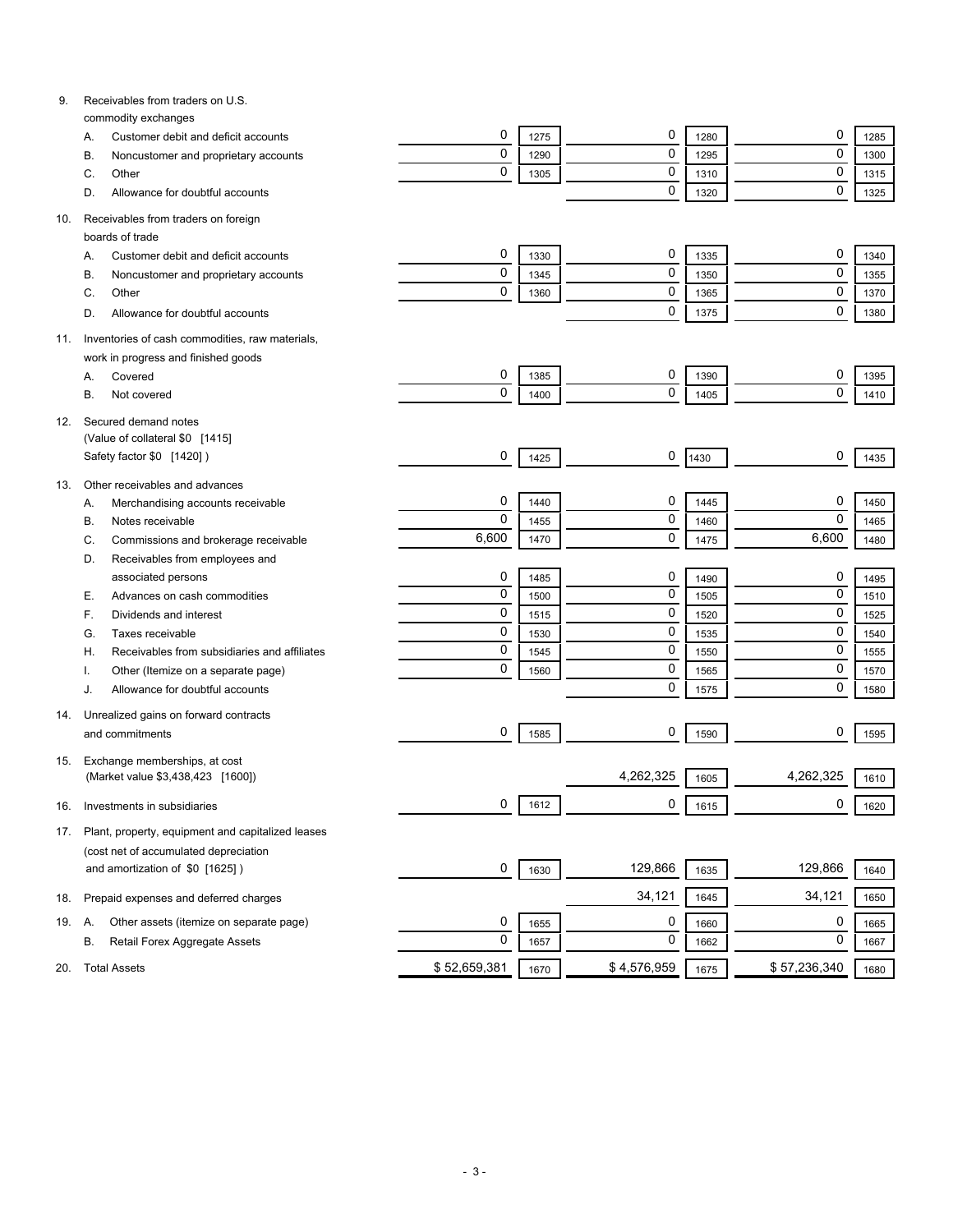| Name of Company:         | Employer ID No: | NFA ID No: |
|--------------------------|-----------------|------------|
| <b>GH FINANCIALS LLC</b> | 45-2448979      | 0431801    |

#### CFTC FORM 1-FR-FCM

# STATEMENT OF FINANCIAL CONDITION

AS OF 9/30/2014

### Liabilities & Ownership Equity

### **Liabilities**

| A.        | Secured loans                                                             | \$0                                                                                                                                                                                                                                                                                                                                                                                                                                                                                                                                                                                                                                                                                                                                                                                                                               | 2000                               |
|-----------|---------------------------------------------------------------------------|-----------------------------------------------------------------------------------------------------------------------------------------------------------------------------------------------------------------------------------------------------------------------------------------------------------------------------------------------------------------------------------------------------------------------------------------------------------------------------------------------------------------------------------------------------------------------------------------------------------------------------------------------------------------------------------------------------------------------------------------------------------------------------------------------------------------------------------|------------------------------------|
| В.        | Unsecured loans                                                           | 0                                                                                                                                                                                                                                                                                                                                                                                                                                                                                                                                                                                                                                                                                                                                                                                                                                 | 2010                               |
| C.        | Overdrafts                                                                | 0                                                                                                                                                                                                                                                                                                                                                                                                                                                                                                                                                                                                                                                                                                                                                                                                                                 | 2020                               |
|           |                                                                           |                                                                                                                                                                                                                                                                                                                                                                                                                                                                                                                                                                                                                                                                                                                                                                                                                                   |                                    |
| Α.        |                                                                           | 30,708,527                                                                                                                                                                                                                                                                                                                                                                                                                                                                                                                                                                                                                                                                                                                                                                                                                        | 2030                               |
| В.        |                                                                           | 137,593                                                                                                                                                                                                                                                                                                                                                                                                                                                                                                                                                                                                                                                                                                                                                                                                                           | 2040                               |
| C.        | Customers' dealer options accounts                                        | 0                                                                                                                                                                                                                                                                                                                                                                                                                                                                                                                                                                                                                                                                                                                                                                                                                                 | 2050                               |
| D.        | Noncustomers' accounts                                                    | 5,491,493                                                                                                                                                                                                                                                                                                                                                                                                                                                                                                                                                                                                                                                                                                                                                                                                                         | 2060                               |
| Е.        | General partners' and member's trading accounts (not included in capital) | 0                                                                                                                                                                                                                                                                                                                                                                                                                                                                                                                                                                                                                                                                                                                                                                                                                                 | 2070                               |
| F.        | Customers trading cleared swaps                                           | 0                                                                                                                                                                                                                                                                                                                                                                                                                                                                                                                                                                                                                                                                                                                                                                                                                                 | 2072                               |
|           |                                                                           | 13,743                                                                                                                                                                                                                                                                                                                                                                                                                                                                                                                                                                                                                                                                                                                                                                                                                            | 2080                               |
|           |                                                                           |                                                                                                                                                                                                                                                                                                                                                                                                                                                                                                                                                                                                                                                                                                                                                                                                                                   |                                    |
|           |                                                                           |                                                                                                                                                                                                                                                                                                                                                                                                                                                                                                                                                                                                                                                                                                                                                                                                                                   |                                    |
|           |                                                                           |                                                                                                                                                                                                                                                                                                                                                                                                                                                                                                                                                                                                                                                                                                                                                                                                                                   | 2090                               |
|           |                                                                           |                                                                                                                                                                                                                                                                                                                                                                                                                                                                                                                                                                                                                                                                                                                                                                                                                                   |                                    |
|           |                                                                           |                                                                                                                                                                                                                                                                                                                                                                                                                                                                                                                                                                                                                                                                                                                                                                                                                                   | 2100                               |
|           |                                                                           | 0                                                                                                                                                                                                                                                                                                                                                                                                                                                                                                                                                                                                                                                                                                                                                                                                                                 | 2110                               |
|           |                                                                           |                                                                                                                                                                                                                                                                                                                                                                                                                                                                                                                                                                                                                                                                                                                                                                                                                                   |                                    |
|           |                                                                           |                                                                                                                                                                                                                                                                                                                                                                                                                                                                                                                                                                                                                                                                                                                                                                                                                                   | 2120                               |
|           |                                                                           |                                                                                                                                                                                                                                                                                                                                                                                                                                                                                                                                                                                                                                                                                                                                                                                                                                   | 2130                               |
|           |                                                                           |                                                                                                                                                                                                                                                                                                                                                                                                                                                                                                                                                                                                                                                                                                                                                                                                                                   | 2140                               |
|           |                                                                           | 0                                                                                                                                                                                                                                                                                                                                                                                                                                                                                                                                                                                                                                                                                                                                                                                                                                 | 2150                               |
|           |                                                                           | $\mathbf 0$                                                                                                                                                                                                                                                                                                                                                                                                                                                                                                                                                                                                                                                                                                                                                                                                                       | 2160                               |
|           |                                                                           | 0                                                                                                                                                                                                                                                                                                                                                                                                                                                                                                                                                                                                                                                                                                                                                                                                                                 | 2170                               |
| G.        | Unrealized losses on forward contracts and commitments                    | $\Omega$                                                                                                                                                                                                                                                                                                                                                                                                                                                                                                                                                                                                                                                                                                                                                                                                                          | 2180                               |
| Н.        | Due to subsidiaries and affiliates                                        | 1,825,796                                                                                                                                                                                                                                                                                                                                                                                                                                                                                                                                                                                                                                                                                                                                                                                                                         | 2190                               |
| т.        | Notes, mortgages and other payables due within twelve months              | 0                                                                                                                                                                                                                                                                                                                                                                                                                                                                                                                                                                                                                                                                                                                                                                                                                                 | 2200                               |
| J.        | Obligation to Retail FX Customers                                         | 0                                                                                                                                                                                                                                                                                                                                                                                                                                                                                                                                                                                                                                                                                                                                                                                                                                 | 2205                               |
| Κ.        | Other (itemize on a separate page)                                        | 0                                                                                                                                                                                                                                                                                                                                                                                                                                                                                                                                                                                                                                                                                                                                                                                                                                 | 2210                               |
|           |                                                                           |                                                                                                                                                                                                                                                                                                                                                                                                                                                                                                                                                                                                                                                                                                                                                                                                                                   |                                    |
| А.        |                                                                           | 0                                                                                                                                                                                                                                                                                                                                                                                                                                                                                                                                                                                                                                                                                                                                                                                                                                 | 2220                               |
| <b>B.</b> | Secured                                                                   | 0                                                                                                                                                                                                                                                                                                                                                                                                                                                                                                                                                                                                                                                                                                                                                                                                                                 | 2230                               |
|           | 27.<br>А.<br>В.<br>C.<br>D.<br>Е.<br>F.                                   | Payables to banks<br>Equities in commodity accounts<br>Customers trading on U.S. commodity exchanges<br>Customers trading on foreign exchanges<br>Payable to U.S. commodity clearing organizations<br>Including short option value of \$13,743 [2075]<br>Payable to foreign commodity clearing organizations<br>Including short option value of \$0 [2085]<br>Payable to registered futures commission merchants<br>Payable to foreign commodity brokers<br>Accounts payable, accrued expenses and other payables<br>Accounts payable and accrued expenses<br>Salaries, wages, commissions and bonuses payable<br>Taxes payable<br>Deferred income taxes<br>Security deposits held<br>Advances against commodities<br>Notes, mortgages and other payables not due within twelve months of the date of this statement<br>Unsecured | 0<br>0<br>3,443,306<br>0<br>32,214 |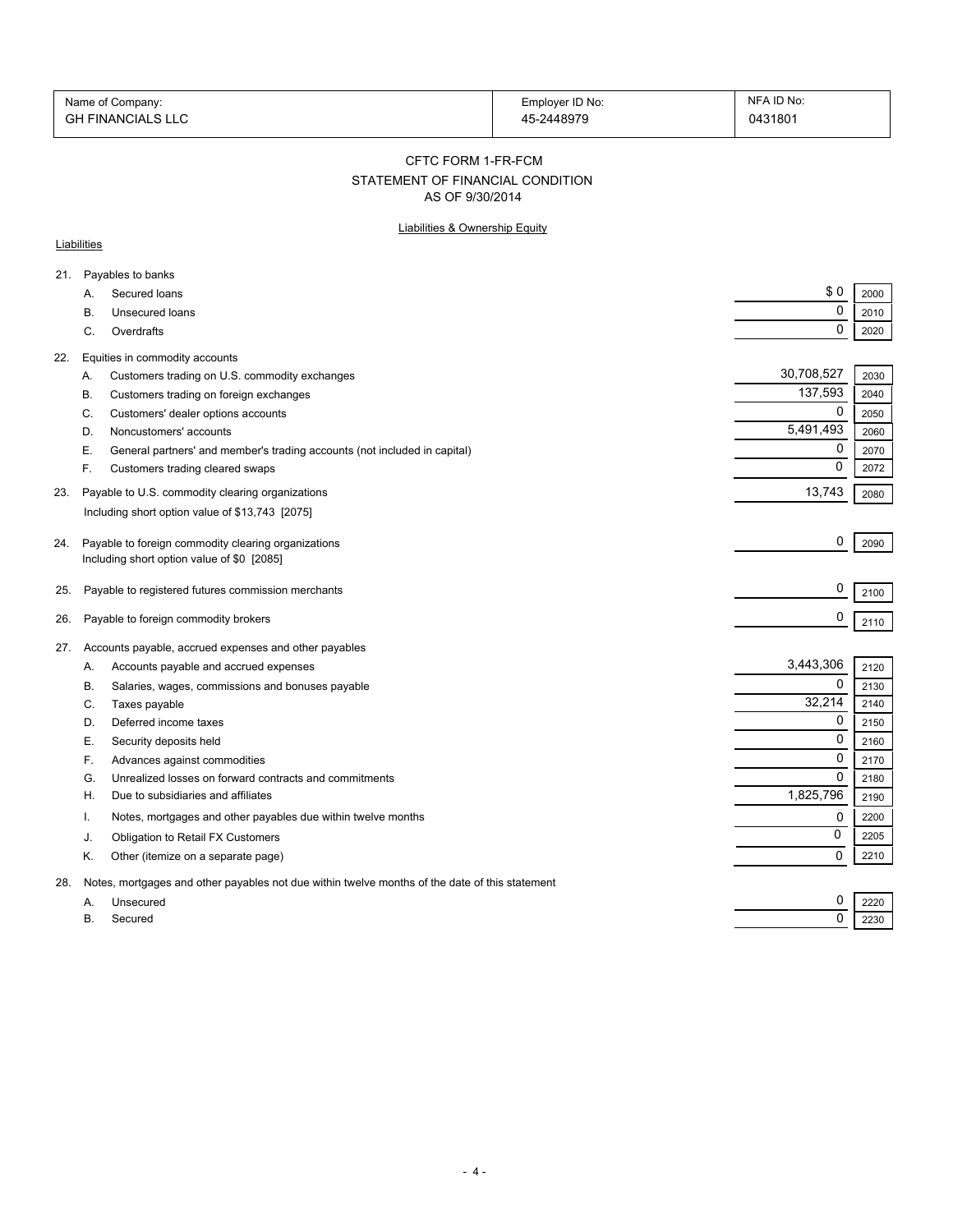| 29. | Securities sold under agreements to repurchase              |              | 2240 |  |
|-----|-------------------------------------------------------------|--------------|------|--|
| 30. | Securities sold not yet purchased, at market value          |              | 2250 |  |
| 31  | Liabilities subordinated to claims of general creditors     |              |      |  |
|     | Subject to a satisfactory subordination agreement<br>Α.     | 8,000,000    | 2260 |  |
|     | Not subject to a satisfactory subordination agreement<br>В. |              | 2270 |  |
| 32. | Total liabilities                                           | \$49,652,672 | 2280 |  |

### Ownership Equity

| 33. |    | Sole proprietorship                                        | \$0         | 2500 |                     |
|-----|----|------------------------------------------------------------|-------------|------|---------------------|
| 34. |    | Partnership or Limited Liability Company                   |             |      |                     |
|     | Α. | Partnership or LLC contributed and retained capital        | \$7,583,668 | 2510 |                     |
|     | В. | Additional capital per partnership or membership agreement |             |      |                     |
|     |    | (equities in partners' or members' trading accounts, etc.) | $\Omega$    | 2515 |                     |
|     | C. | Total                                                      | \$7,583,668 | 2520 |                     |
| 35. |    | Corporation                                                |             |      |                     |
|     | А. | Preferred stock                                            | \$0         | 2530 |                     |
|     | В. | Common stock                                               | 0           | 2535 |                     |
|     | C. | Additional paid in capital                                 | 0           | 2540 |                     |
|     | D. | Retained earnings                                          | 0           | 2545 |                     |
|     | Е. | Subtotal                                                   | \$0         | 2550 |                     |
|     | F. | Less: capital stock in treasury                            | 0           | 2555 |                     |
|     | G. | Total                                                      | \$0         | 2560 |                     |
| 36. |    | Total ownership equity (line 33, 34.C. or 35.G)            |             |      | \$7,583,668<br>2570 |

37. Total liabilities and ownership equity (add lines 32 and 36) \$57,236,340 \$ 57,236,340 2580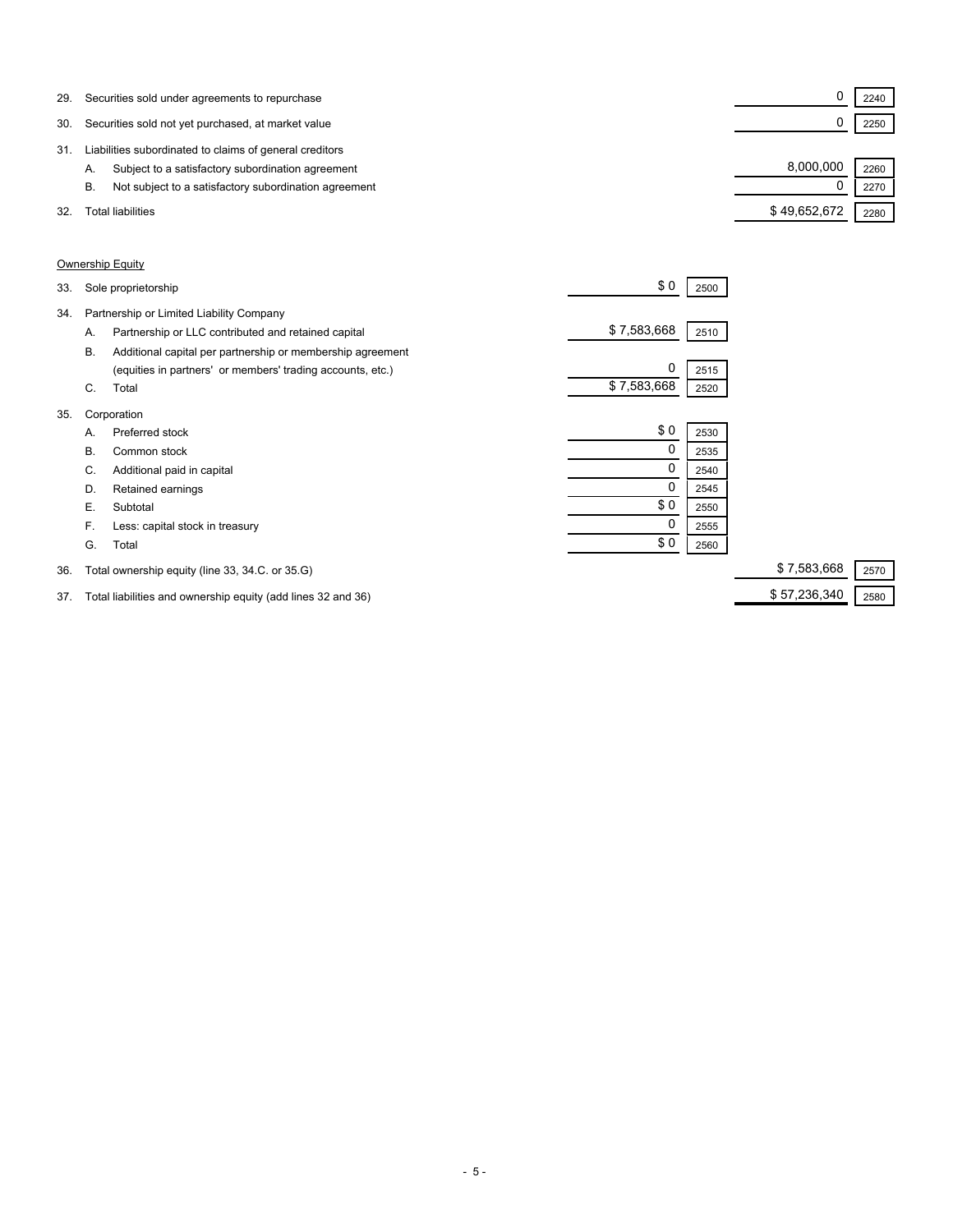| Alamr<br>∶ompanv:                   | ID No:<br>-mnlover ' | ) No<br><b>NIH</b> |
|-------------------------------------|----------------------|--------------------|
| $\sim$<br>INANC<br>чΔ.<br>UГ<br>LV. | 10070                | 043180             |

### CFTC FORM 1-FR-FCM STATEMENT OF SEGREGATION REQUIREMENTS AND FUNDS IN SEGREGATION FOR CUSTOMERS TRADING ON U.S. COMMODITY EXCHANGES

AS OF 9/30/2014

|     | SEGREGATION REQUIREMENTS (Section 4d(2) of the CEAct)                                                                                                                                                                                                                       |                                    |                                 |                      |
|-----|-----------------------------------------------------------------------------------------------------------------------------------------------------------------------------------------------------------------------------------------------------------------------------|------------------------------------|---------------------------------|----------------------|
| 1.  | Net ledger balance<br>Cash<br>А.<br>Securities (at market)<br>В.                                                                                                                                                                                                            |                                    | \$27,657,919<br>0               | 5000<br>5010         |
| 2.  | Net unrealized profit (loss) in open futures contracts traded on a contract market                                                                                                                                                                                          |                                    | 3,571,520                       | 5020                 |
| 3.  | Exchange traded options<br>Market value of open option contracts purchased on a contract market<br>А.<br>Β.<br>Market value of open option contracts granted (sold) on a contract market                                                                                    |                                    | 24,116<br>(545, 028)            | 5030<br>5040         |
| 4.  | Net equity (deficit) (add lines 1, 2, and 3)                                                                                                                                                                                                                                |                                    | \$30,708,527                    | 5050                 |
| 5.  | Accounts liquidating to a deficit and accounts with<br>debit balances - gross amount<br>Less: amount offset by customer owned securities                                                                                                                                    | \$0<br>5060<br>$\mathbf 0$<br>5070 | 0                               | 5080                 |
| 6.  | Amount required to be segregated (add lines 4 and 5)                                                                                                                                                                                                                        |                                    | \$30,708,527                    | 5090                 |
| 7.  | <b>FUNDS IN SEGREGATED ACCOUNTS</b><br>Deposited in segregated funds bank accounts                                                                                                                                                                                          |                                    |                                 |                      |
|     | Cash<br>Α.                                                                                                                                                                                                                                                                  |                                    | \$5,713,280<br>0                | 5100<br>5110         |
|     | Securities representing investments of customers' funds (at market)<br>В.<br>Securities held for particular customers or option customers in lieu of cash (at market)<br>C.                                                                                                 |                                    | $\mathbf 0$                     | 5120                 |
| 8.  | Margins on deposit with derivatives clearing organizations of contract markets<br>Cash<br>А.<br>Securities representing investments of customers' funds (at market)<br>В.<br>C.<br>Securities held for particular customers or option customers in lieu of cash (at market) |                                    | 26,617,630<br>0<br>$\mathbf 0$  | 5130<br>5140<br>5150 |
| 9.  | Net settlement from (to) derivatives clearing organizations of contract markets                                                                                                                                                                                             |                                    | 1,139,998                       | 5160                 |
| 10. | Exchange traded options<br>Value of open long option contracts<br>А.<br>В.<br>Value of open short option contracts                                                                                                                                                          |                                    | 24,116<br>(545, 028)            | 5170<br>5180         |
| 11. | Net equities with other FCMs<br>Net liquidating equity<br>А.<br>Securities representing investments of customers' funds (at market)<br>В.<br>C.<br>Securities held for particular customers or option customers in lieu of cash (at market)                                 |                                    | 0<br>$\mathbf 0$<br>$\mathbf 0$ | 5190<br>5200<br>5210 |
| 12. | Segregated funds on hand (describe:                                                                                                                                                                                                                                         |                                    | 0                               | 5215                 |
| 13. | Total amount in segregation (add lines 7 through 12)                                                                                                                                                                                                                        |                                    | \$32,949,996                    | 5220                 |
| 14. | Excess (deficiency) funds in segregation (subtract line 6 from line 13)                                                                                                                                                                                                     |                                    | \$2,241,469                     | 5230                 |
| 15. | Management Target Amount Excess funds in segregation                                                                                                                                                                                                                        |                                    | \$575,000                       | 5240                 |
| 16. | Excess (deficiency) funds in segregation over (under) Management Target Amount Excess                                                                                                                                                                                       |                                    | \$1,666,469                     | 5250                 |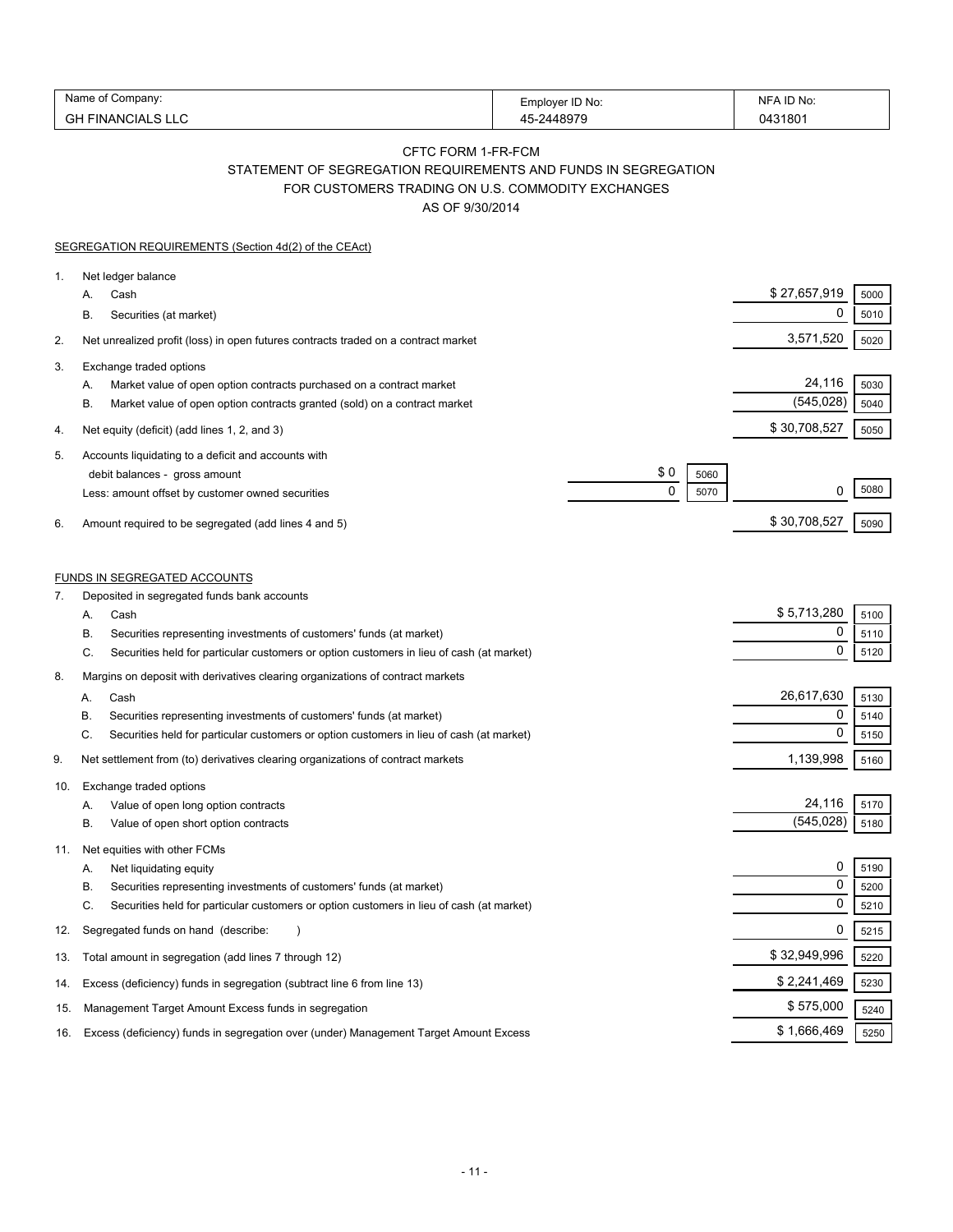| Name of Company:   | Employer ID No: | NFA ID No: |
|--------------------|-----------------|------------|
| 'GH FINANCIALS LLC | -2448979        | 0431801    |

## CFTC FORM 1-FR-FCM STATEMENT OF SEGREGATION REQUIREMENTS AND FUNDS IN SEGREGATION FOR CUSTOMERS' DEALER OPTIONS ACCOUNTS AS OF 9/30/2014

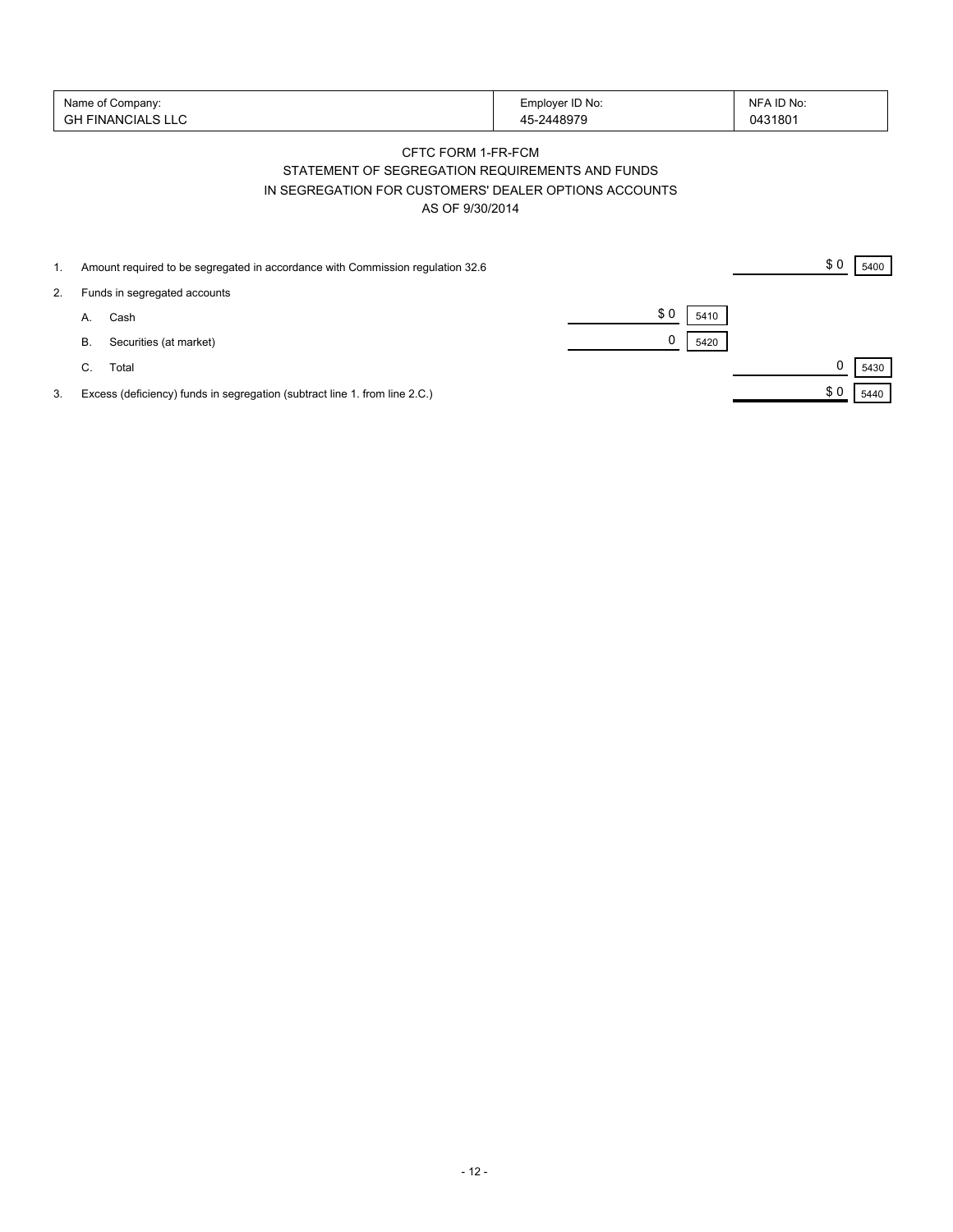| Name of Company:              |                                                                                                           | Employer ID No: | NFA ID No: |      |
|-------------------------------|-----------------------------------------------------------------------------------------------------------|-----------------|------------|------|
| <b>GH FINANCIALS LLC</b>      |                                                                                                           | 45-2448979      | 0431801    |      |
|                               |                                                                                                           |                 |            |      |
|                               | CFTC FORM 1-FR-FCM                                                                                        |                 |            |      |
|                               | STATEMENT OF SECURED AMOUNTS AND FUNDS HELD IN SEPARATE ACCOUNTS                                          |                 |            |      |
|                               | PURSUANT TO COMMISSION REGULATION 30.7                                                                    |                 |            |      |
|                               | AS OF 9/30/2014                                                                                           |                 |            |      |
|                               | FOREIGN FUTURES AND FOREIGN OPTIONS SECURED AMOUNTS                                                       |                 |            |      |
|                               | Amount required to be set aside pursuant to law, rule or                                                  |                 |            |      |
|                               | regulation of a foreign government or a rule of a self-regulatory                                         |                 |            |      |
|                               | organization authorized thereunder                                                                        |                 | \$0        | 5605 |
|                               |                                                                                                           |                 |            |      |
| $\mathbf{1}$ .                | Net ledger balance - Foreign Futures and Foreign Option Trading - All Customers                           |                 | \$137,593  |      |
| Cash<br>А.                    |                                                                                                           |                 |            | 5615 |
| В.                            | Securities (at market)                                                                                    |                 | \$0        | 5617 |
| 2.                            | Net unrealized profit (loss) in open futures contracts traded on a foreign board of trade                 |                 | \$0        | 5625 |
| Exchange traded options<br>3. |                                                                                                           |                 |            |      |
| А.                            | Market value of open option contracts purchased on a foreign board of trade                               |                 | \$0        | 5635 |
| В.                            | Market value of open option contracts granted (sold) on a foreign board of trade                          |                 | \$0        | 5637 |
|                               |                                                                                                           |                 |            |      |
| 4.                            | Net equity (deficit) (add lines 1, 2, and 3)                                                              |                 | \$137,593  | 5645 |
| 5.                            | Accounts liquidating to a deficit and accounts with                                                       |                 |            |      |
|                               | debit balances - gross amount                                                                             | \$0<br>5651     |            |      |
|                               | Less: amount offset by customer owned securities                                                          | \$0<br>5652     | \$0        | 5654 |
| 6.                            | Amount required to be set aside as the secured amount - Net Liquidating Equity Method (add lines 4 and 5) |                 | \$137,593  | 5655 |
| 7.                            | Greater of amount required to be set aside to a foreign jurisdiction (above) or line 6.                   |                 | \$137,593  | 5660 |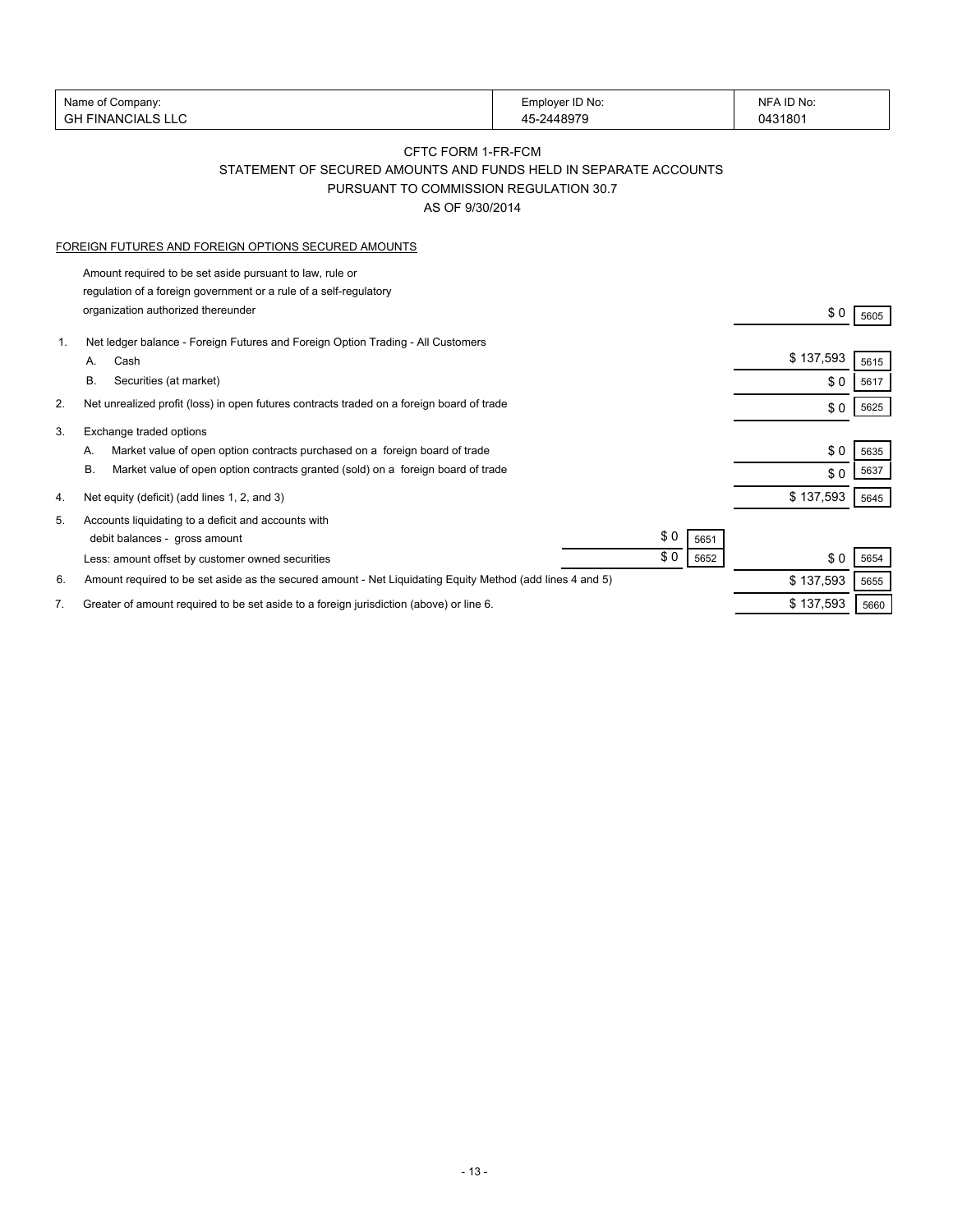|     | Name of Company:<br><b>GH FINANCIALS LLC</b>                                                                                                        | Employer ID No:<br>45-2448979 | NFA ID No:<br>0431801 |
|-----|-----------------------------------------------------------------------------------------------------------------------------------------------------|-------------------------------|-----------------------|
|     | CFTC FORM 1-FR-FCM<br>STATEMENT OF SECURED AMOUNTS AND FUNDS HELD IN SEPARATE ACCOUNTS<br>PURSUANT TO COMMISSION REGULATION 30.7<br>AS OF 9/30/2014 |                               |                       |
|     | FUNDS DEPOSITED IN SEPARATE REGULATION 30.7 ACCOUNTS                                                                                                |                               |                       |
| 1.  | Cash in Banks                                                                                                                                       |                               |                       |
|     | Banks located in the United States<br>А.                                                                                                            | \$334,123<br>5700             |                       |
|     | В.<br>Other banks qualified under Regulation 30.7<br>Name(s): See Attached<br>5710                                                                  | 0<br>5720                     | \$334,123<br>5730     |
| 2.  | Securities                                                                                                                                          |                               |                       |
|     | In safekeeping with banks located in the United States<br>А.                                                                                        | \$0<br>5740                   |                       |
|     | В.<br>In safekeeping with other banks qualified under Regulation 30.7<br>Name $(s)$ :<br>5750                                                       | 0<br>5760                     | 0<br>5770             |
| 3.  | Equities with registered futures commission merchants                                                                                               |                               |                       |
|     | Cash<br>А.                                                                                                                                          | \$102,516<br>5780             |                       |
|     | В.<br>Securities                                                                                                                                    | 0<br>5790<br>0                |                       |
|     | C.<br>Unrealized gain (loss) on open futures contracts<br>Value of long option contracts<br>D.                                                      | 5800<br>0                     |                       |
|     | Е.<br>Value of short option contracts                                                                                                               | 5810<br>$\mathbf 0$<br>5815   | 102,516<br>5820       |
| 4.  | Amounts held by clearing organizations of foreign boards of trade<br>Name $(s)$ :<br>5830                                                           |                               |                       |
|     | Cash<br>А.                                                                                                                                          | \$0                           | 5840                  |
|     | В<br>Securities                                                                                                                                     | 0                             | 5850                  |
|     | C.<br>Amount due to (from) clearing organization - daily variation                                                                                  | 0                             | 5860                  |
|     | Value of long option contracts<br>D.                                                                                                                | 0                             | 5870                  |
|     | Е.<br>Value of short option contracts                                                                                                               | 0                             | 0<br>5875<br>5880     |
| 5.  | Amounts held by members of foreign boards of trade<br>Name $(s)$ :<br>5890                                                                          |                               |                       |
|     | Cash<br>А.                                                                                                                                          | \$0<br>5900                   |                       |
|     | В.<br>Securities                                                                                                                                    | 0<br>5910                     |                       |
|     | C.<br>Unrealized gain (loss) on open futures contracts                                                                                              | 0<br>5920                     |                       |
|     | Value of long option contracts<br>D.                                                                                                                | 0<br>5930                     |                       |
|     | Е.<br>Value of short option contracts                                                                                                               | 0<br>5935                     | 0<br>5940             |
| 6.  | Amounts with other depositories designated by a foreign board of trade<br>Name $(s)$ :<br>5950                                                      |                               | 0<br>5960             |
| 7.  | Segregated funds on hand (describe):                                                                                                                |                               | 0<br>5965             |
| 8.  | Total funds in separate section 30.7 accounts                                                                                                       |                               | \$436,639<br>5970     |
| 9.  | Excess (deficiency) Set Aside Funds for Secured Amount (Subtract line 7 Secured Statement Page 1<br>from line 8)                                    |                               | \$299,046<br>5680     |
| 10. | Management Target Amount for Excess funds in separate 30.7 accounts                                                                                 |                               | 75,000<br>5980        |
| 11. | Excess (deficiency) funds in separate 30.7 accounts over (under) Management Target Excess                                                           |                               | 224,046<br>5985       |
|     |                                                                                                                                                     |                               |                       |